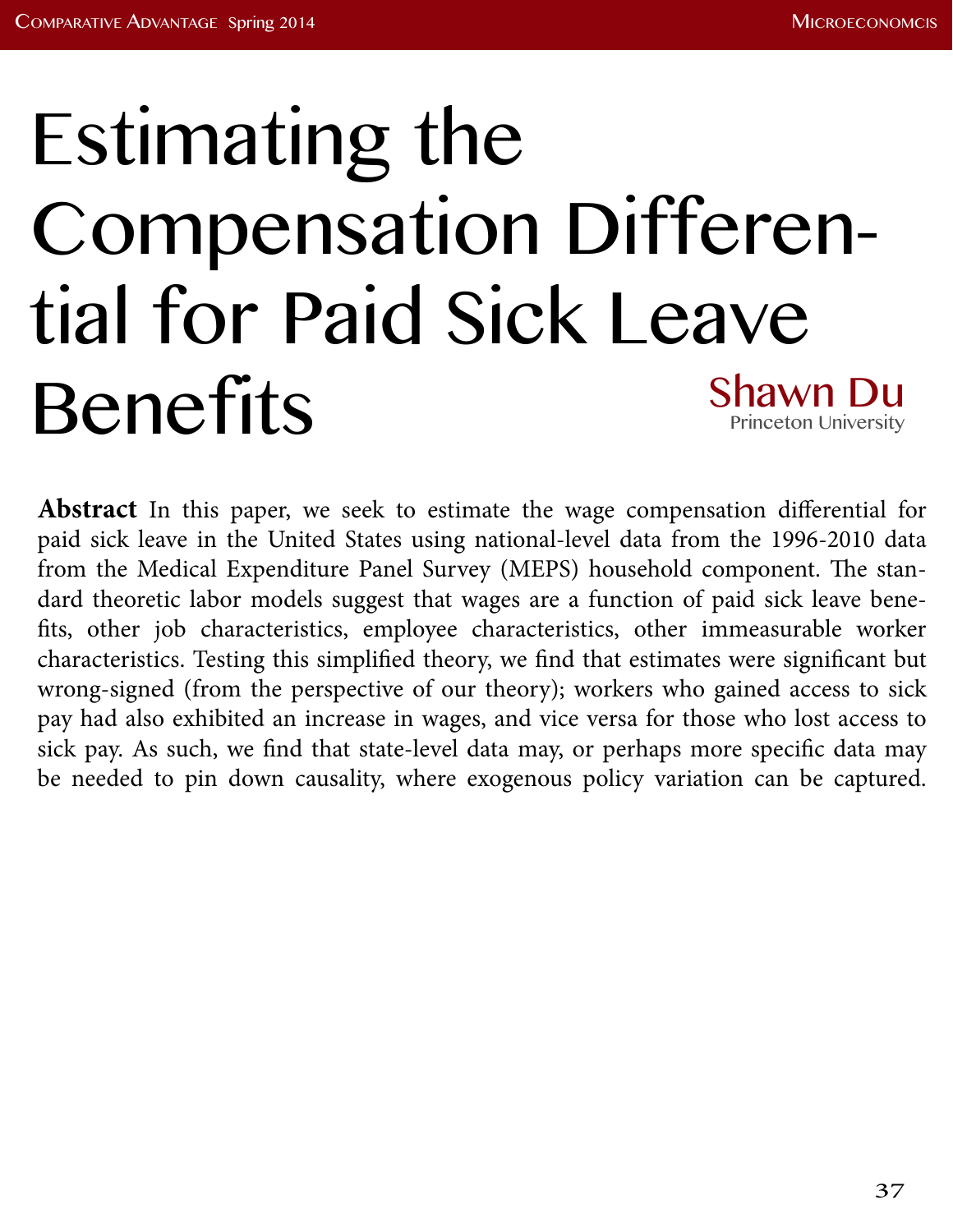# **Introduction**

The primary focus of this study is to estimate the wage compensation differential for paid sick leave in the United States. Sick leave benefits are defined as paid time off while an employee temporarily cannot work because of a nonwork-related illness or injury.<sup>1</sup> Most standard theories of wage differentials in the labor market predict that workers will bear the cost of fringe benefits, and empirical studies tend to support the claim that the majority of the cost of these fringe benefits fall on the burden of the workers.2 All else equal, jobs that provide more in the way of such fringe benefits as paid sick leave pay lower wages or salaries.

At present, there are fairly few federal laws that pertain either directly or indirectly to the employer provision of paid sick leave or sickness absence insurance, with the exception of the Family and Medical Leave Act (FMLA) of 1993, which grants (unpaid) sick leave benefits to employers for various health-related reasons. <sup>3</sup> Recently, however, city and state governments in San Francisco, Seattle, Connecticut, and elsewhere have passed paid sick leave ordinances, and several other states such as Arizona, Minnesota, and Illinois are considering such legislation.4 Legislation mandating employers provide sick paid leave benefits have major implications on wage levels and wage differentials. If uncovered workers were to gain paid sick leave benefits through laws mandating employers to cover such amenities , employers would perhaps be inclined to cover a significant portion of this added cost through lower wages. An understanding of the relationship between wage levels and levels of employer provided fringe benefits, then, is key to understanding the effects of related policy proposals which are likely to appear in the future.

## **Literature Review**

Although there exists extensive literature on the estimation of the compensation differentials for employer-provided health care coverage, literature regarding paid leave access, including paid sick leave and other fringe benefits of this kind, has been given relatively short shrift. There exists evidence, as presented in Morrisey (2001), that health insurance provision in particular is significantly correlated with paid sick leave provisions.<sup>5</sup> Because of the strong connection between health care and fringe benefits, it will be helpful to take a brief look at the review the literature of the compensation differential for health care benefits.

Miller (2004) uses data from the 1988-1990 Consumer Expenditure Surveys (CEX) to look at men who had either gained or lost health insurance coverage between the first and final rounds of the surveys. He finds that workers who lose employer-provided health insurance are compensated with an approximately 10% wage increase. By utilizing a fixed effects specification, it can be inferred that the wages of those with health insurance are approximately 10% lower than they would be otherwise. One shortfall of this approach, however, was that the author (admittedly) did not control for other fringe benefits, including paid vacation and paid sick leave, which have been shown to be correlated to both wages and health care/insurance benefits.<sup>6</sup>

Levy and Feldman (2001) conduct a similar study using both CEX data from 1998 to 19907 as well as MEPS data from 1996. This paper builds on the estimations by recognizing the need to include such explanatory variables as employee premium contributions, measures of health status, and other individual attributes that would affect expected medical spending and valuation of benefits. The paper thus further

<sup>1</sup> Diaz, I. and R. Wallick 2009.

<sup>2</sup> This will be discussed this in greater detail in the Literature Review section.

<sup>3</sup> Levine, L. 2009.

<sup>4</sup> Buck Consultants 2012.

<sup>5</sup> Morrissey, M.A. 2001.

<sup>6</sup> Morrisey, M.A 1993.

<sup>7</sup> Same data set used in Miller (2004)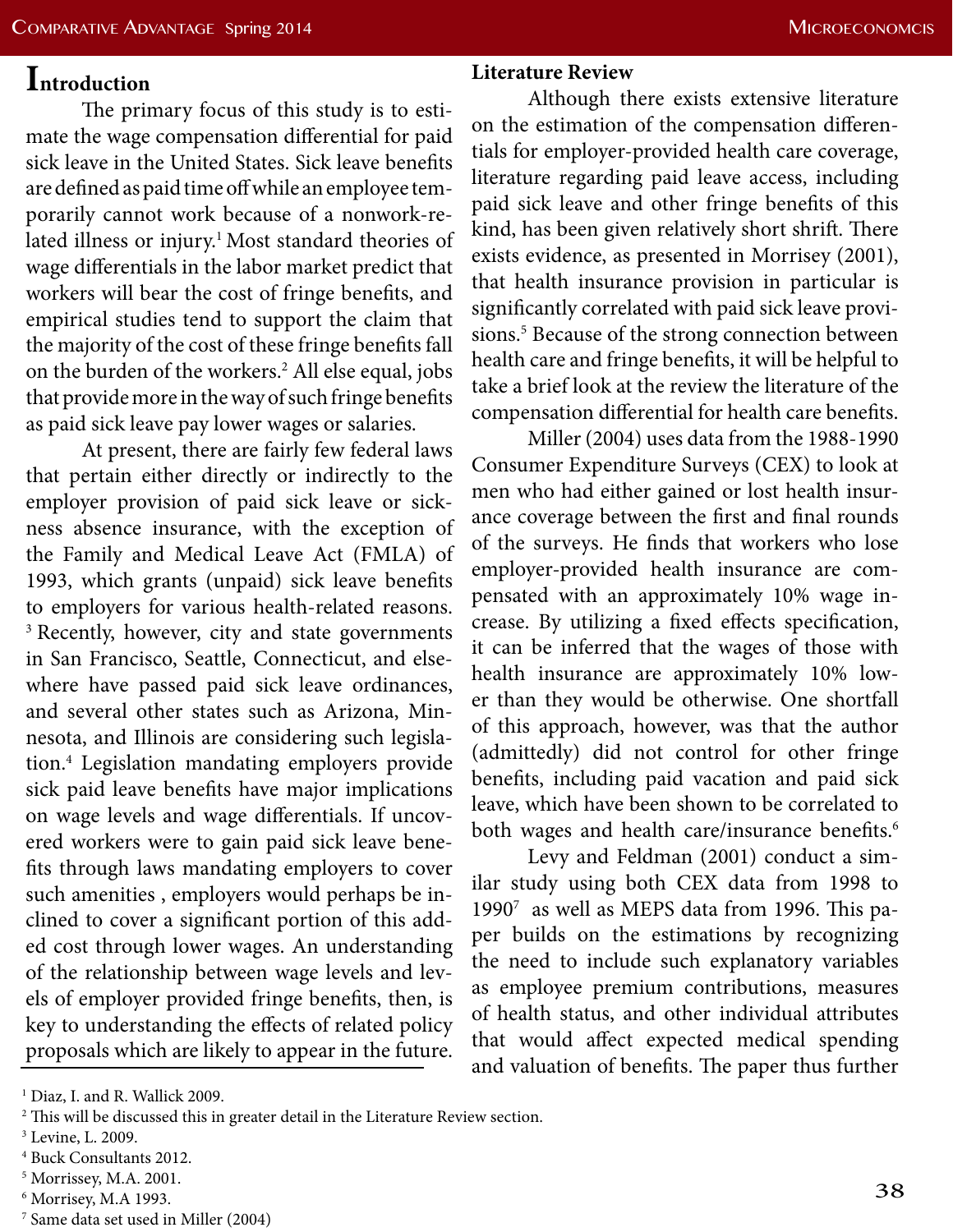addresses the need to consider the individual's implicit valuation of employer-provided health care benefits as well as how much the individual might prefer such benefits given their health status and health expenditures. The authors chose to analyze the MEPS data in particular because it included further information on expenditures and self-reported health status; this scale displayed more variation than any other possible measure.<sup>8</sup>

In summary, there exists convincing empirical evidence of the existence of a wage-health insurance trade-off and a significant link between health insurance and paid sick leave in terms of how they affect wages. This paper aims to build upon the literature by taking these aforementioned factors into account and estimating the compensation differential on paid sick leave using fixed effect regression techniques. Furthermore, our study utilizes the MEPS 2009 to 2010 Panel 14 data set, which was a data set released in October of 2012. Although a few studies, such as Levy and Feldman (2001), used MEPS data sets to find the compensation differential for health insurance, none have utilized the data sets from more recent years.

#### **Data**

The data used in the study comes from the 2010 Medical Expenditure Panel Survey (MEPS) household component, which is a self-reported, publicly available data set meeting all of these requirements and is nationally-representative. Furthermore, the MEPS data from 1996 to 2010 provides a consistent time frame to analyze and extend this study on how the compensation differential had perhaps changed over time.

## **Theory and Methodology**

The basic model wage differential compensations is fairly simple; let us first consider

8 Levy, H. and R. Feldman 2001.

a simplified model where a worker is compensated by only two things: wages and paid sick leave benefits. The marginal rate of substitution of these economic goods should be positive as both are desired forms of compensation. As workers view both wages and paid sick leave as normal goods. Similarly, for employers, the first order conditions of profit maximization imply that a worker's total compensation is equal to his marginal revenue product or productivity. As such, it is optimal for them to offer a decrease in other forms of compensation (such as wages) when paid sick leave benefits are increased.

One caveat to note is that as both wages and paid sick leave are normal goods, productivity of workers is positively correlated to both higher wages and greater access to paid sick leave. As a result, controlling for productivity (or the worker's marginal revenue product) will be very important in the study, and thus a key focus of our methodology. This simplified model suggests that wages (w) are a function of: 1) paid sick leave benefits (Sick), 2) other job characteristics, such as those listed in the previous data section (Job), 3) employee characteristics (Emp), and 4) other immeasurable worker characteristics (such as ability; these are incorporated in the error term), labeled as (M).<sup>9</sup> This can be expressed as: ln(wage)=w(Sick, Job, Emp,M)

If the assumption is held that the function w is linear to the parameters of interest, then a preliminary OLS regression can be estimated as follows:  $ln(wage)_a = B_1Sick_a + B_2Jobs_a + B_3Emp_a + e_a$ 

Here, ε is the error term for which includes the theoretical vector M of unmeasurable characteristics described earlier. It is expected that  $β1$ should be negative. At this stage, however, there exists the possibility of misspecification, due to various observed effects within the error term.

<sup>9</sup> This delineation is adapted from Miller (2004).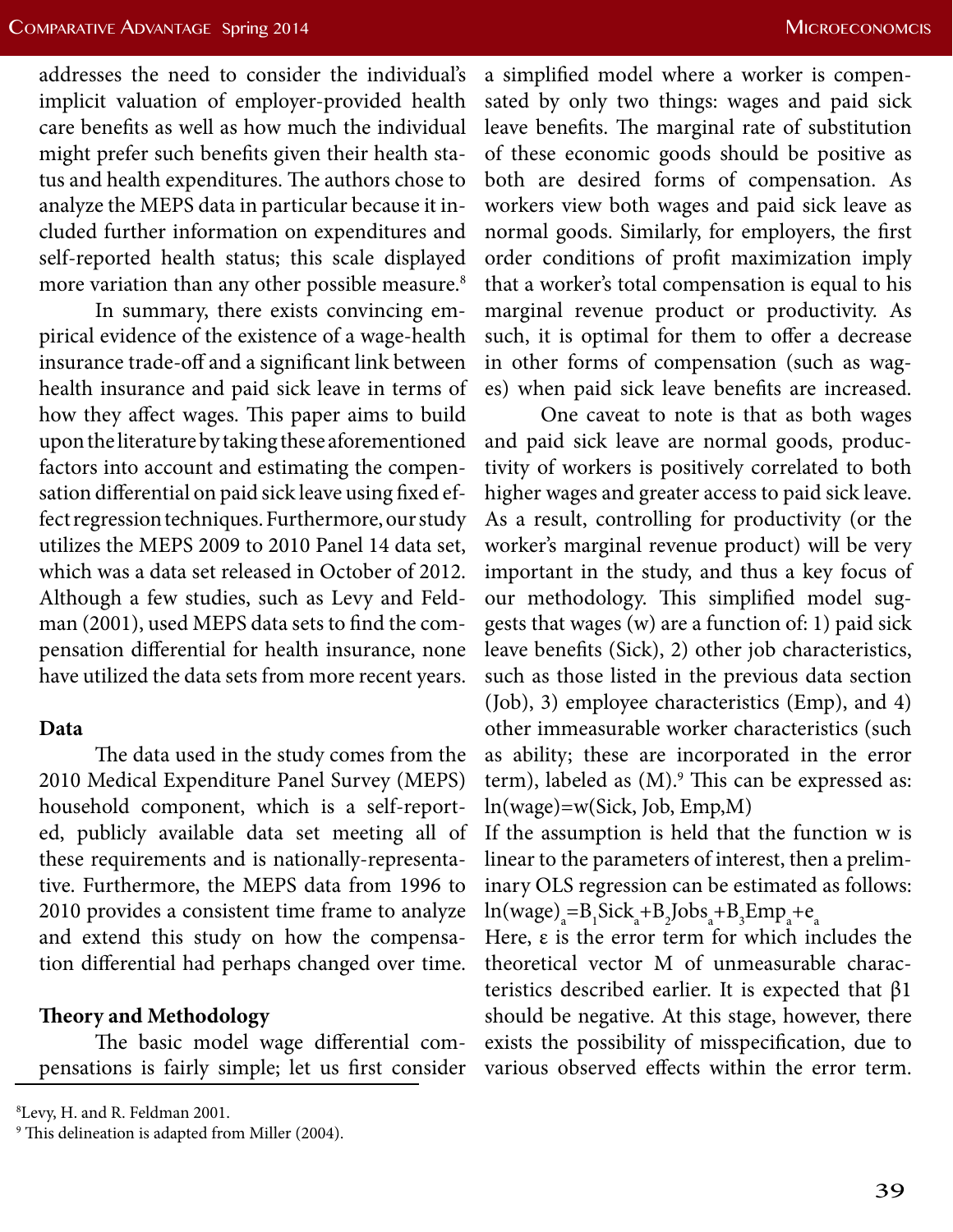These characteristics include productivity, ability bias, signaling bias, etc., which are likely to be correlated positively with compensation. In the next step, individual fixed effects regressions are run, controlling for unobserved omitted variables influencing paid sick leave benefits, which differ from one person to the next but tend to remain constant over time. In other words, the fixed effects are used to try to eliminate the unobservable aspects of productivity which are individual worker-specific. These fixed effects specifications are used under the assumption that the unobservable characteristics (M) are time-invariant. (Here, α is the variable for individual fixed effects). Then, the resulting specification is:  $ln(wage)_a = B_1Sick_1 + B_2Job_a + B_3Emp_a + a_i + e_a$ 

Separate, specific regressions are then run for workers who lose paid sick leave at any round of the panel survey and those who gain it, as dummy variables.<sup>10</sup> This way, the underlying symmetry assumptions of the previous specification can be addressed and rid of. Naturally, both variables equal zero for workers whose paid sick leave status was the same between all the time periods. Standard theory predicts that the coefficient on sick pay for gainers should be the same as the coefficient for losers. By analyzing the regression results for gainers and losers of sick pay separately, potentially good insight regarding the symmetry of our estimates might be found.

 Along with paid sick leave, the same fixed effects models on access to paid vacation leave are also run, including comparisons between those who had gained and lost vacation leave during the rounds. Although the primary focus of our paper is on sick leave, paid vacation leave is significantly correlated with paid sick leave as mentioned earlier. These results might yield insight on the behavior of compensation differen-

tials of fringe benefits on a more general level. The regressions are then run again, both to observe its effect on hourly wages on average throughout the time period as well as during the 2 rounds where the change took place (the "instantaneous"). The model is analogously defined below:  $ln(wage)_a = B_1Vacation_1 + B_2Job_a + B_3Emp_a + a_i + e_a$ 

There are also several potentially interesting ideas explored by changing minor details on these models and through basic tabulations. For instance, there are significant differences in perceived health status between those who have access to sick pay and those who do not as seen in table 3 and take this into account when the coefficients on the health status in our regressions are observed. Table 9 shows change in jobs with change in sick pay status. Empirically there seems to be a correlation between change in health insurance (also with other fringe benefits) and change in jobs.11 Intuitively, this also makes sense. The major categories of reasons for changing jobs (in the MEPS data set) are: a) the worker got laid off/had their job end, or b) the worker quit the current job for another job. Our final set of regressions isolate workers who have observed both a change in sick pay as well as a job change, to focus specifically on the differences in how sick pay affected their hourly wages depending on the reason for their job change. Again, only the two rounds before/after the change in sick pay status and jobs are included. The intuition here is that workers who got laid off/had their job end would probably prioritize simply finding a new job over any of the fringe benefits, whereas workers who had quit their current job for another job are more likely to change only if they prefer their new job over the old one for some particular reason; the new job could potentially offer fringe benefits such as sick pay which the worker

<sup>&</sup>lt;sup>10</sup> This method was also used in Levy and Feldman (2001).

<sup>&</sup>lt;sup>11</sup> Miller, R.J. 2004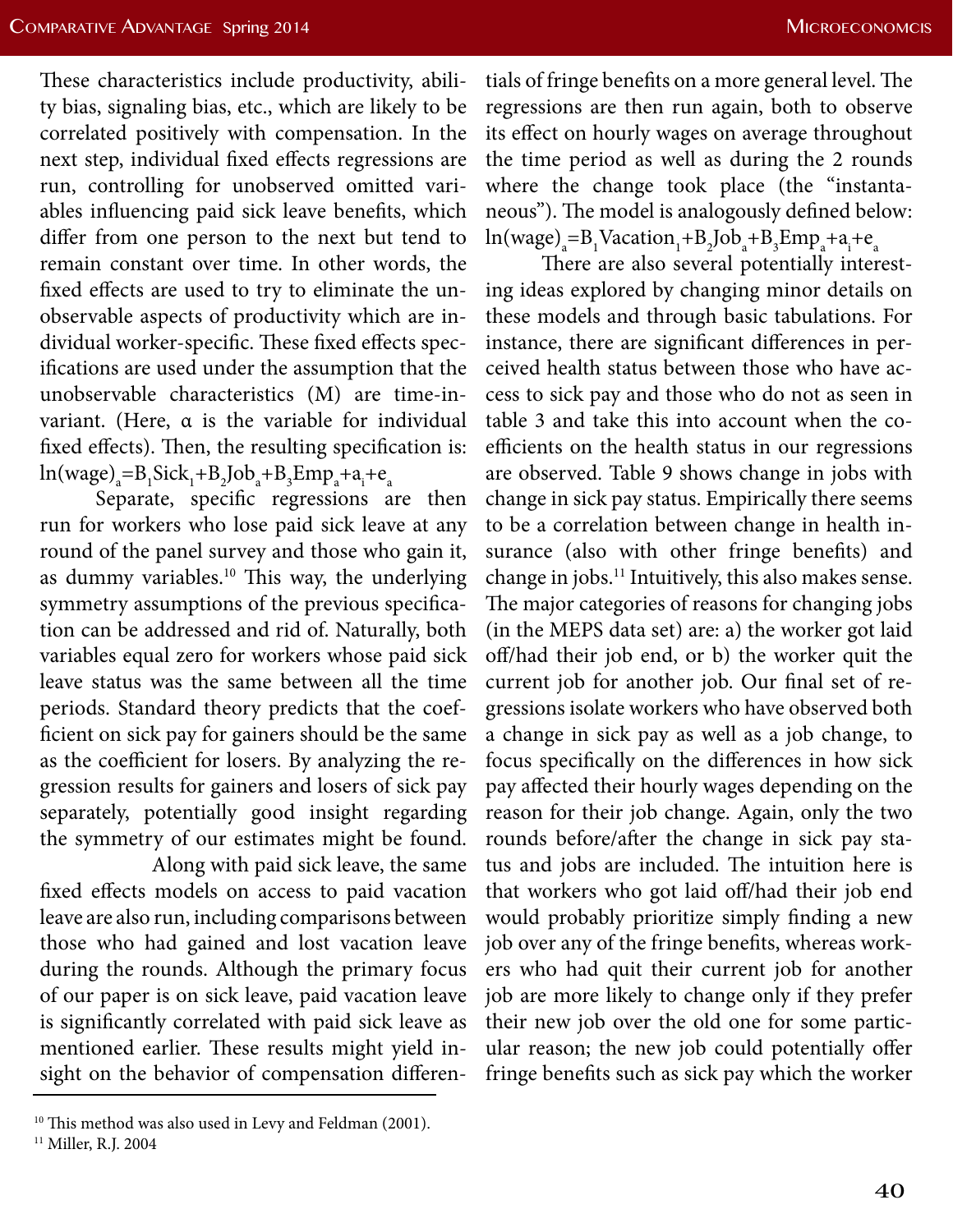previously did not have. As a result of this theory, it may be likely that workers who lose their current jobs (which might have sick pay) tend to also lose sick pay, while workers who change jobs of their own accord (who did not previously have sick pay) tend to both see an increase in wages as well as in the likelihood of having sick pay.

#### **Results**

Table 1 displays the summary statistics regarding workers with different benefit classifications. In the cross section, workers who have paid sick leave benefits tend to have significantly higher wages contrary to our theory, greater access to employer-provided health care and higher education levels than those without these benefits; these are benefits for which compensation differentials would be expected. All of these findings are similarly reflected in the paid vacation leave statistics. These findings reinforce the idea that wages and the differential are not determined merely by sick leave; it is likely to be the case that jobs which offer higher wages are also more relatively likely to offer paid sick leave, and further productivity bias have not been properly accounted for.

Next, table 2 shows workers of interest, who had observed a paid sick leave status change between any rounds of the survey. There is a significantly greater proportion of part time workers who gained paid sick leave compared to those who lost or were unchanged. This basic finding goes in line with the recent trend that paid sick leave benefits have typically been increasingly extended to these workers with lower relative wages and compensation who may not have had it before. Another interesting finding is that a significantly higher proportion of sick leave gainers had access to employer provided health insurance in the previous round, compared to those un-

changed, and the opposite was true for sick leave losers. This could support the idea that the two fringe benefits are correlated as stated in Morrisey (2001). However, it is also interesting to note that these results show the opposite of what our theory predicts: workers who had lost paid sick leave benefits were also "compensated" by a decrease of on average 15.33% in wages, and vice versa for those who gained paid sick leave benefits (average increase of 20% in wages). This result, although not statistically significant, again points us to the fact that further omitted variables would need to be controlled for by using a fixed effects specifications in our regressions.

One other interesting result comes from table 3, our tabulation of access to paid sick leave and self-perceived health status. While the latter measure could be biased because it is a self-reported, qualitative measure, the hypothesis that the health measure is the same between workers with and without sick pay can be rejected, with  $\chi$ 2 > 127.1. Generally, workers without sick pay tend to be slightly "less healthy" than those with sick pay.

The standard OLS regression is present first, in part to see how well the standard linear estimate matches our expectations; these results are presented in table 4. The coefficient for sick pay is positive and significant (at the 5% level), suggesting that comparing otherwise identical workers, a worker with sick pay would be expected have a 56% higher wage (meaning hourly wage) than a worker without sick pay. Obviously, there is bound to be significant omitted variable bias in this result; our purpose for this regression was to get a basic understanding of this relationship at face value. When other worker and occupation characteristics are included in column 2 (which had been described earlier in the data section), the coefficient on sick pay drops to 0.106, and is still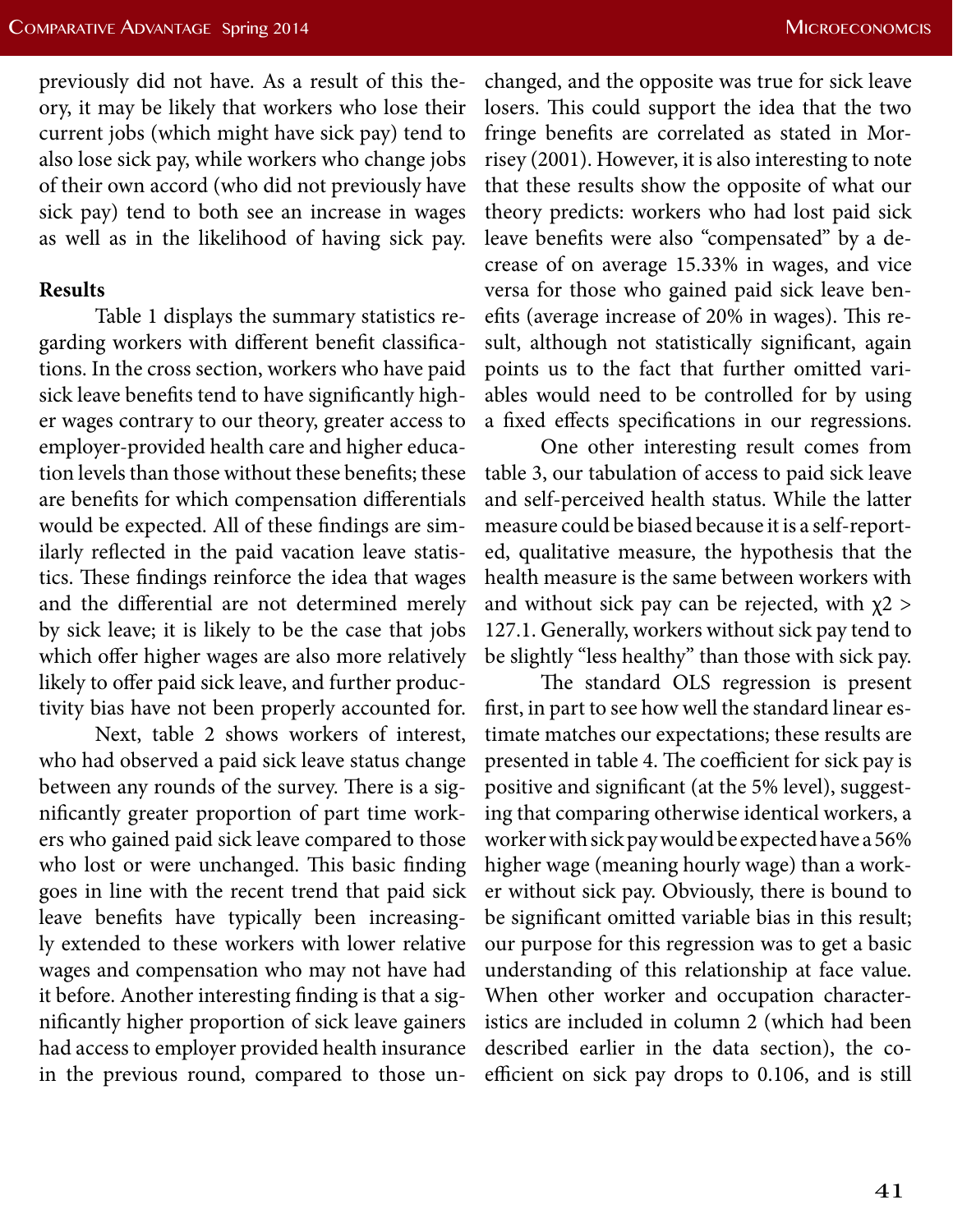significant. Furthermore, our R-squared value increases from 0.2 to 0.45; these facts suggest that the variation in log wages is largely due to other factors besides sick pay access, which makes intuitive sense. Furthermore, the significant negative coefficient on health status, which increases as one is less healthy, suggests that a one unit increase on the health status scale (from 1-5) is associated with 2.54% lower wages. This implies that in our model, workers who are less healthy tend to have lower wages, all else equal. But overall, the positive coefficient on paid sick leave suggest that workers who have paid sick leave also tended to earn over 10% more than their counterparts without these benefits. Also, a Breusch-Pagan test for heteroskedasticity on our standard linear model yields find that, with p-value < 0.001, the null hypothesis of homoskedasticity can be soundly rejected. Thus, all of our future regressions are run with heteroskedasticity robust standard errors.

Columns 3 and 4 of table 4 depict similar regressions, except the variables of interest are now "gain" and "loss", indicator variables set equal to one if a worker gains or loses paid sick leave in the time period, respectively. These results describe the workers who will be of primary focus later on in the fixed regressions, namely those who have had change in access to sick pay. Workers who lost sick pay during the time period earned around 13.6% less wages (significant) than their counterparts on average throughout the rounds, but those who gained sick pay during the time period did not significantly different earnings. There is a possibility of asymmetry in wages between gainers and losers of paid sick leave, mainly that losers of sick pay had generally earned less wages to begin with. As noted before, job changes that correspond to changes in access to paid sick leave (as well as the reasons for the particular job changes) could be a major reason for these discrepancies.

Next, the basic fixed effects regression is

run with controls shown in column 1 of table 5, followed by a Hausman test on this model by comparing the estimates between our specification based on fixed effects and random effects. With p-value  $< 0.001$ , the null hypothesis is rejected, that sick pay estimated by the efficient random effects estimator are the same as the ones estimated by the consistent fixed effects estimator. This gives a justification for the usage of the fixed effects for the remainder of the study.

The main fixed effects regression shows that having sick pay is associated a 23.2% increase in wages. Unfortunately, this result is significant, but in the direction opposite of what the hypothesis of the study - it might be the case that even with our fixed effects model, the other unmeasured reasons for changes in paid sick leave could not have been fully eliminated. Columns 2 and 3 specifically focus on workers who have lost sick pay during the time period, and the regressions in column 4 and 5 to workers who have gained sick pay during the time period. This way, the change of the wages of workers can be observed by comparing all rounds before and after their respective change in sick pay. The results are similar when the sample is restricted to workers who have exhibited a gain in paid sick leave. Thus, there still exists a general association of higher wages with sick pay benefits even when incomes within the pools of gainers and losers of sick leave are compared separately.

Table 6 presents analogous results, now estimating the compensation differential of paid vacation benefits. While this is not the primary focus of our analysis, there are noticeable similarities with our sick pay results. There are generally significant, positive (which is the opposite of what our theory predicts) coefficients on paid vacation leave, both in general and when workers who have observed a gain or loss in paid vacation leave are isolated.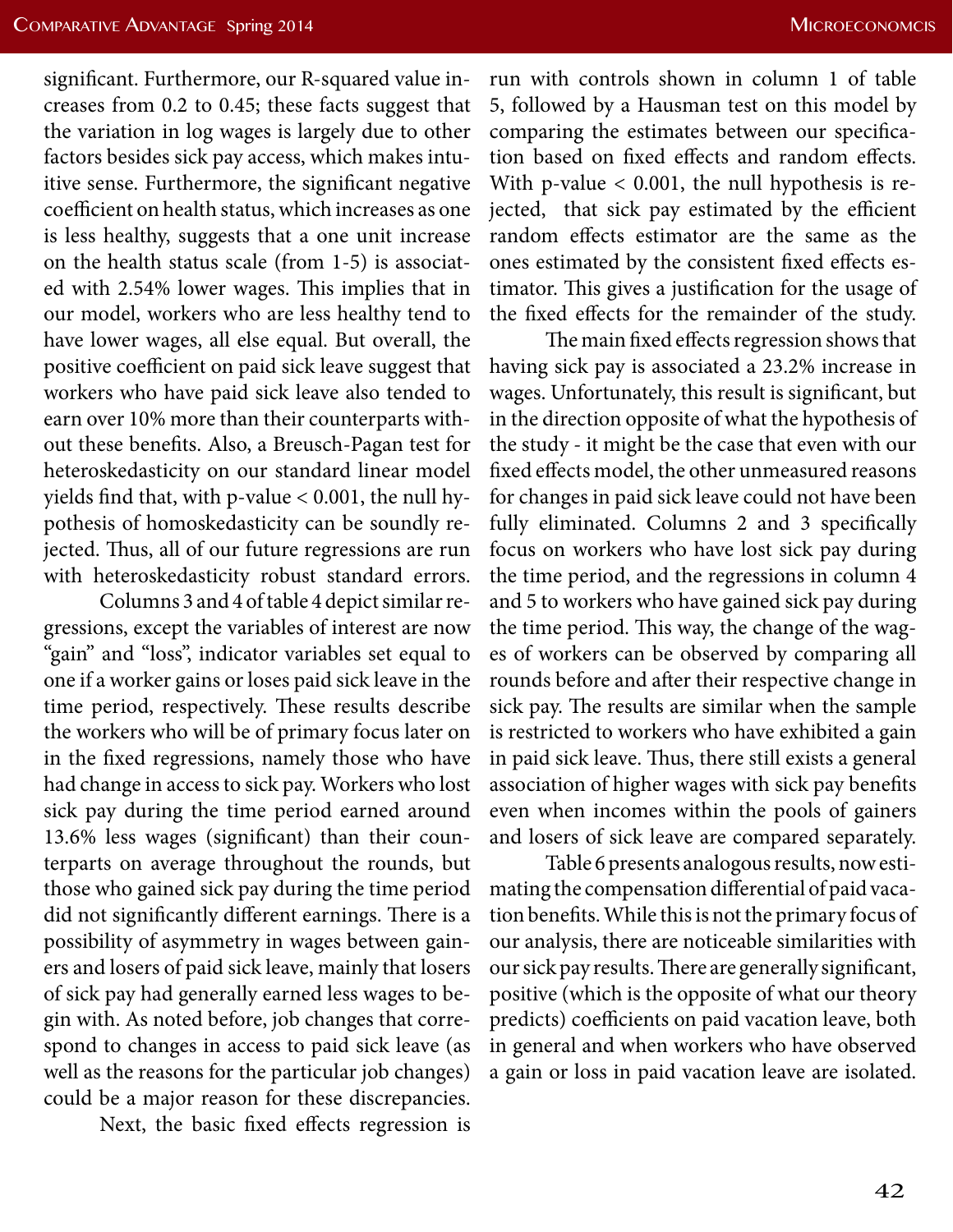Table 7 presents a key point of our analysis, with the regression of log hourly wages on the change in access to sick pay for workers, but only comparing the round before and the round after the sick pay change took place. A more direct change in wages that results from the change in sick pay can be identified in this way, instead of just taking the average of the before/after change periods (in tables 5 and 6). Again, the focus is specifically on workers who have either had a gain or loss in sick pay. The basic fixed effects regression on workers who gained sick pay are show in columns 1 and 2 of table 7, and even after adding controls, the workers who gained sick pay also tended to gain 24.2% in wages, which is the significant coefficient on sick pay. These coefficients are generally in line with what has been observed before, but now there is a clearer discrepancy in how wages are affected by a gain versus a loss of sick pay for the workers in our data. The result that gainers of sick pay also tended to have a significant increase in wages accompanying their gain (while losers of sick pay saw no significant change in their wages following the loss) suggests that there might be an underlying factor, possibly job switches and reasons for the job switches, which might be responsible for such change in paid sick leave.

Contrary to initial assumptions, the data shows that most changes in sick pay were also accompanied by a change in the "current main job" of the worker. Table 9 presents this data; 58.3% of workers who lost sick pay had changed jobs at the time of the loss, and 76.4% of workers who gained sick pay had changed jobs at the time of the gain. This implies that most changes in paid sick leave are accompanied by changes in jobs. Given that job characteristics are certainly not homogenous (in terms of wages, hours worked, etc.) and that endogenous reasons for changes in for sick pay have not been fully controlled for, this would serve as a probable threat to the validity regarding some of the previous results.

More importantly, the workers' reasons for changing jobs could provide valuable insight as to why our model might not have been able to yield results as originally hypothesized. Table 10 shows that amongst workers who had gained sick pay and changed jobs in the same round, 67.33% of them changed jobs because they quit their current job for another job. On the other hand, less than 40% of workers who lost sick pay and changed jobs cited the same reason for the job change, while they cite much higher proportions due to their job ending or being laid off. A column Chi-squared test yields  $\chi$ 2 = 20.40. So, the null hypothesis is soundly rejected, that workers who had lost sick pay versus those who had gained sick pay have similar proportions in their reasons for changing jobs.

The next major focus is on the data regarding the gainers and losers of sick pay who had changed jobs and how their wages were affected by this change in sick pay, separated by their reason for their job. Tables 11 and 12 show fixed effects models on sick leave job changes, for gainers and losers of sick pay, respectively. As in tables 7 and 8, both tables present data from the round before and after each change took place. In general, workers who had changed jobs and gained sick pay tended to have around a 42% increase in wages after the job change.

Finally, table 12 shows that Amongst losers of sick pay, workers hourly wages did not significantly change if they quit their current job for a new job, losing sick pay in the process. The results from these tables 11 and 12 as well as our earlier tabulations seem to confirm that even with our fixed effects models, the fundamental reasons for the job changes, which seems to be a main underlying motivating factor for the changes in sick pay, could not be properly accounted for. An ideal observation would entail perhaps a worker who had exhibited an exogenous change in sick pay at his current job (i.e. due mandated sick pay legislation in his state, and there was access to the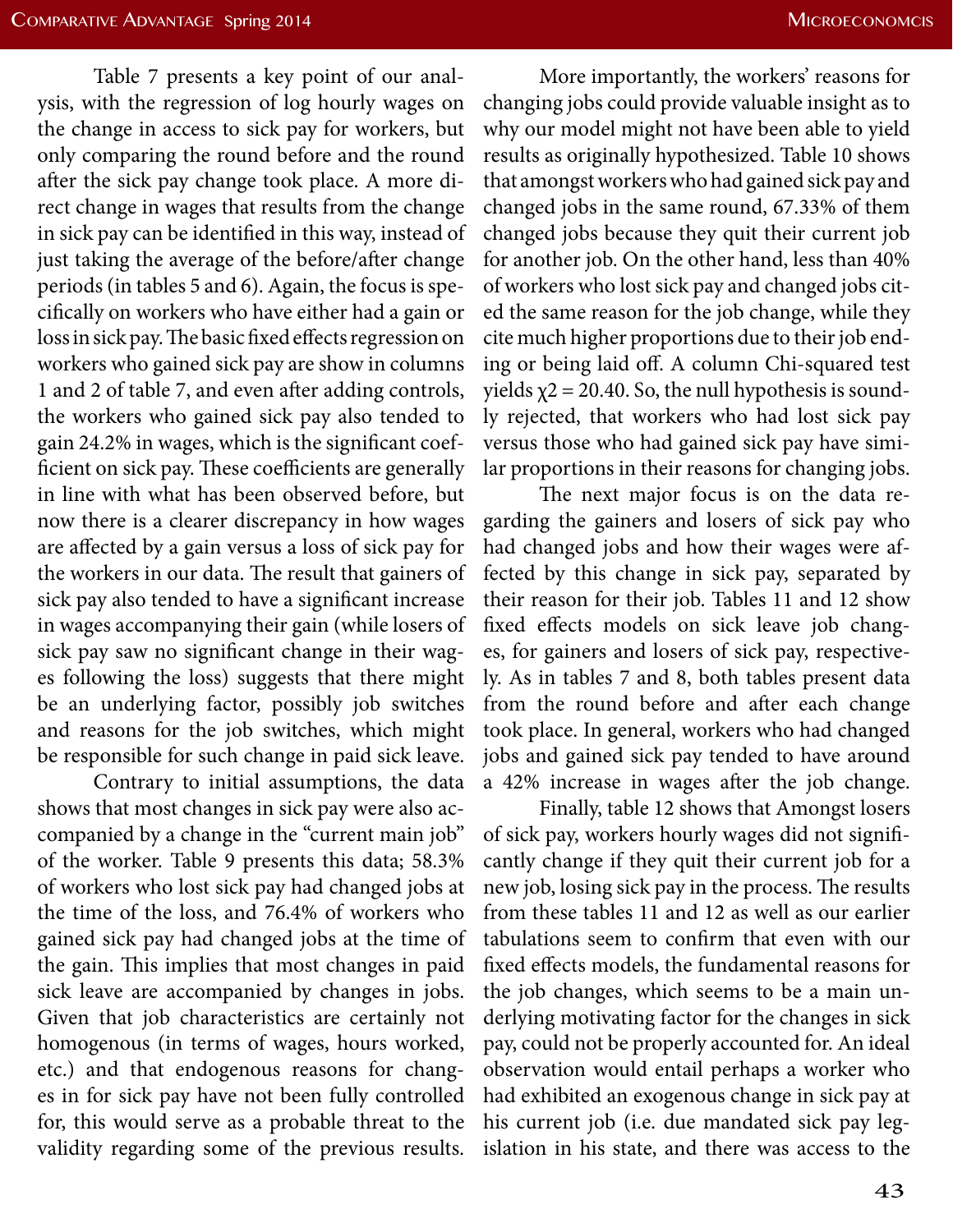proper state-level data) or had exhibited this change whilst moving to a similar new job, to keep other factors constant. But because of workers' endogenous reasons for changing jobs, our fixed effects models were not able to capture these omitted variations to properly test our model. These ideas are further discussed in the next section.

## **Conclusion and Discussion**

Overall, our estimates from the MEPS 2010 data set were significant but wrong-signed (from the perspective of our theory): workers who gained access to sick pay had also exhibited an increase in wages, and vice-versa for those who lost access to sick pay. These results continued to hold and remain significant even after specifying fixed effects with further controls, both on the immediate rounds where the changes in sick pay took place as well as on the averages of wages before and after the change throughout the survey rounds.

As noted earlier, the failure in finding our expected result could be due to the absence of exogenous variation in sick pay status; those who gain or lose sick pay seem to be largely experiencing other productivity-related changes which threaten the validity of our fixed effects identification strategy. Along these lines, employers often exert significant effort to identify workers who are more productive, i.e. more motivated, dependable, highly skilled, etc. It is highly likely that some of these workers could have switched to jobs that better match their skills, and their gain in wages and sick leave benefits may reflect their greater productivity at the new job. Other workers who have switched might have encountered health problems or other events which might have diminished their productivity. If so, these unmeasured productivity changes would bias the findings and cause a threat to validity.

However, it is to be noted that our unexpected results do not represent evidence against the wage compensation differential hypothesis. Rather, they draw attention to the fact that significant exogenous variation in sick pay status will be necessary in order to test this hypothesis. A possible solution is to identify in the available data a natural experiment as suggested by Gruber (1994); this would cause an exogenous variation based around an event in the past decade which might have affected sick leave benefits to workers in the United States. But because legislation has been restricted mostly to the city and state levels, a challenge to such a study is the availability of new micro-data on sick pay. This scenario can more easily be examined once an exogenous change (usually an extension of sick pay) takes place on the national. Such knowledge would undoubtedly be crucial in building a greater understanding of the effects of mandated paid sick leave benefits that are likely to come up in the next few years.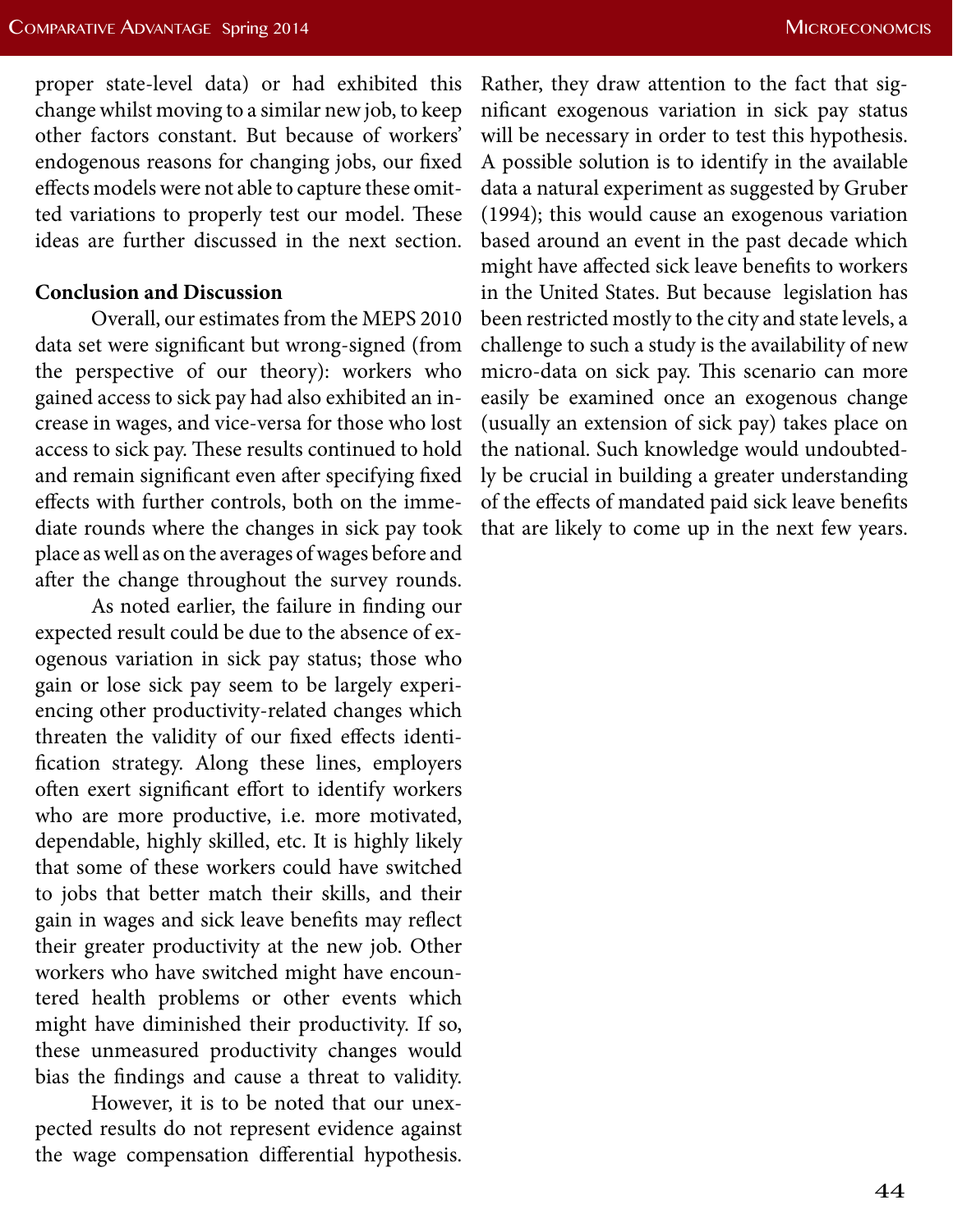# **Tables (Appendix)**

Table 1: Sick Pay and Paid Vacation Summary Statistics

| weeken we nighted with theses a these figurational prosecutions y night-buildings | Sick Pay    | No Sick Pay | Paid Vacation | No Paid Vacation |
|-----------------------------------------------------------------------------------|-------------|-------------|---------------|------------------|
| Count                                                                             | 3453        | 2321        | 3975          | 1846             |
| Percent Total                                                                     | 59.80%      | 40.20%      | 68.29%        | 31.71%           |
| <b>Average Hourly Wage</b>                                                        | \$22.83     | \$13.07     | \$21.42       | \$13.39          |
| (Standard Deviations)                                                             | $(\$13.65)$ | $(\$9.07)$  | (\$13.26)     | $(\$10.18)$      |
| Part-Time Employment                                                              | 8.53%       | 41.98%      | 8.76%         | 50.22%           |
| Employer-Offered Health Care                                                      | 95.73%      | 58.44%      | 94.20%        | 51.84%           |
| Education Level (%)                                                               |             |             |               |                  |
| Less than HS Diploma                                                              | 11.71       | 34.78       | 15.11         | 34.05            |
| <b>HS</b> Diploma                                                                 | 46.54       | 52.25       | 49.51         | 48.57            |
| Some College/Bachelor's                                                           | 27.38       | 9.87        | 24.04         | 11.81            |
| Graduate School                                                                   | 14.37       | 3.09        | 11.33         | 5.57             |

Table 2: Unchanged vs. Changed Paid Sick Leave Status Statistics

|                              | No Change (in Sick Pay) | Change   | Gained      | Lost        |
|------------------------------|-------------------------|----------|-------------|-------------|
| Count                        | 6517                    | 418      | 198         | 220         |
| Change in Hourly Wage        | \$0.01                  | \$0.03   | \$2.68      | $- $2.36$   |
| (Standard Deviation)         | $(\$1.89)$              | (S9.62)  | (S8.35)     | $(\$10.07)$ |
| Average % Change Hourly Wage | $0.00\%$                | 1.40%    | 20.00%      | $-15.33%$   |
| (Std. Dev, in Percentage)    | $(9.58\%)$              | (56.66%) | $(55.68\%)$ | (52.25%)    |
| Part-Time Employment         | 20.48%                  | 29.67%   | 45.40%      | 16.92%      |
| Employer-Offered Health Care | 78.98%                  | 76.84%   | 90.91%      | 62.22%      |
| Education Level (%)          |                         |          |             |             |
| Less than HS Diploma         | 21.33                   | 20.37    | 18.99       | 21.57       |
| <b>HS</b> Diploma            | 48.54                   | 56.66    | 57.54       | 55.88       |
| Some College/Bachelor's      | 20.16                   | 18.28    | 17.32       | 19.12       |
| Graduate School              | 9.98                    | 4.70     | 6.15        | 3.43        |

| Table 3: Perceived Health Status |  |  |
|----------------------------------|--|--|
|                                  |  |  |

| Health Status: Excellent Very Good Good |          |       |                 | Fair         | Poor |
|-----------------------------------------|----------|-------|-----------------|--------------|------|
| No Sick Pay                             | $25.6\%$ | 33.2% | 30.7% 9.2% 1.3% |              |      |
| <b>Sick Pay</b>                         | 25.9%    | 38.6% | 28.1%           | $6.5\%$ 0.9% |      |
| Total                                   | $25.8\%$ | 36.5% | 29.1%           | $7.5\%$ 1.1% |      |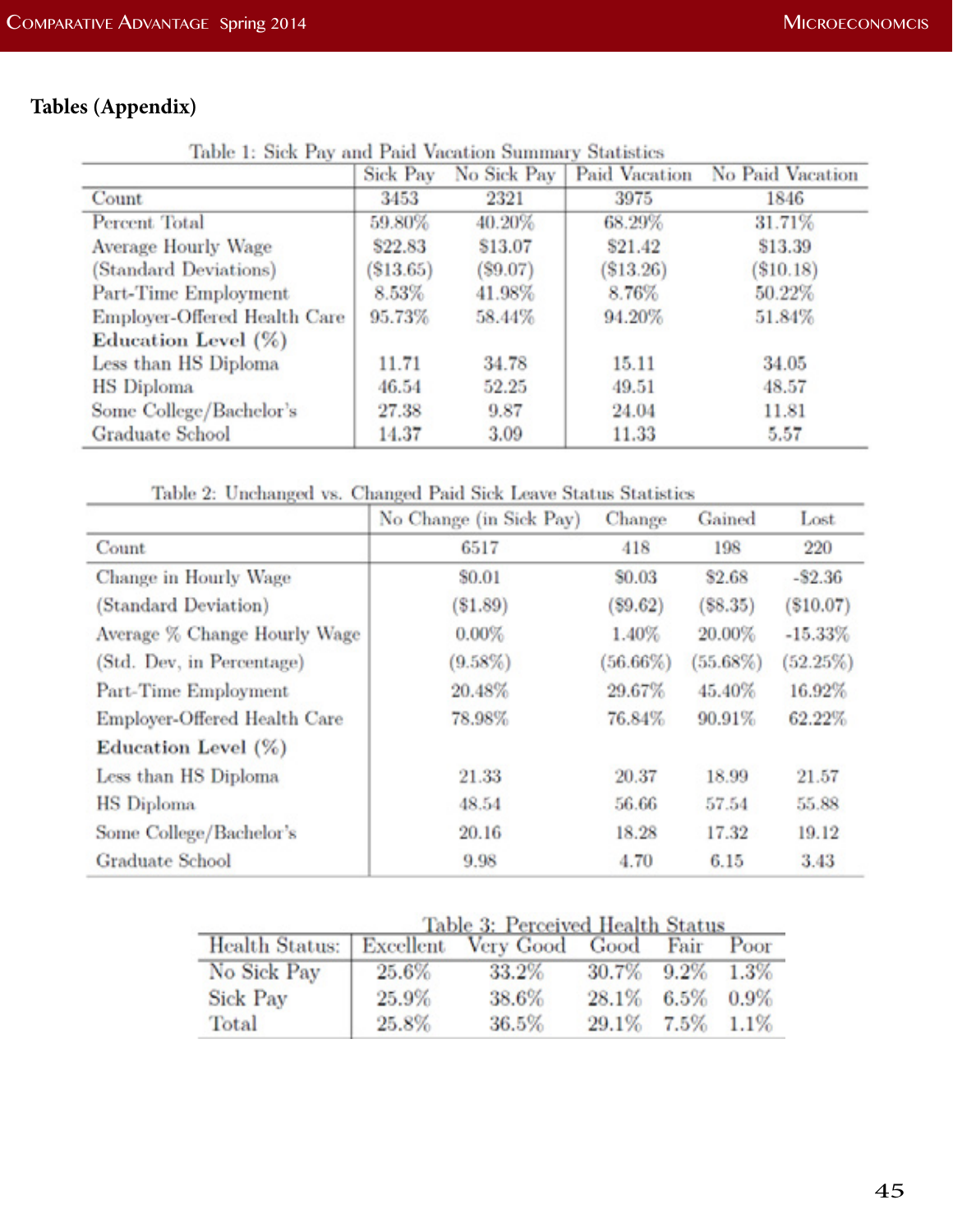|                                   |                  | Table 4: OLS Regressions           |                                    |                             |           |
|-----------------------------------|------------------|------------------------------------|------------------------------------|-----------------------------|-----------|
|                                   | (1)              |                                    | (3)                                | (4)                         |           |
| Key Ind. Variable                 | <b>Sick Pay</b>  | Sick Pay                           |                                    | Loss Sick Pay Gain Sick Pay |           |
| Dependent Var.<br><b>Sick Pay</b> | $0.560***$       | $0.239***$                         | Log Hourly Wages                   |                             |           |
|                                   | (0.00686)        | (0.0124)                           |                                    |                             |           |
| Emp. Health Care                  |                  | $-0.0307*$                         | $-0.0546***$                       | $-0.0536***$                |           |
|                                   |                  | (0.0165)                           | (0.0170)                           | (0.0169)                    |           |
| Age                               |                  | $0.00687***$                       | $0.00714***$                       | $0.00724***$                |           |
|                                   |                  | (0.000318)                         | (0.000326)                         | (0.000325)                  |           |
| Part Time                         |                  | $-0.148***$                        | $-0.207***$                        | $-0.202***$                 |           |
|                                   |                  | (0.0139)                           | (0.0142)                           | (0.0141)                    |           |
| <b>Health Status</b>              |                  | $-0.0254***$<br>(0.00441)          | $-0.0258***$                       | $-0.0255***$                |           |
| Gender                            |                  | $-0.197***$                        | (0.00453)<br>$-0.184***$           | (0.00451)<br>$-0.184***$    |           |
|                                   |                  | (0.00843)                          | (0.00859)                          | (0.00856)                   |           |
| Education                         |                  | $0.265***$                         | $0.279***$                         | $0.280***$                  |           |
|                                   |                  | (0.00532)                          | (0.00530)                          | (0.00529)                   |           |
| Loss                              |                  |                                    | $-0.136***$                        |                             |           |
|                                   |                  |                                    | (0.0225)                           |                             |           |
| Gain                              |                  |                                    |                                    | 0.0276                      |           |
| Constant                          | $2.429***$       | $2.247***$                         | $2.416***$                         | (0.0241)<br>$2.428***$      |           |
|                                   | (0.00540)        | (0.0510)                           | (0.0514)                           | (0.0512)                    |           |
|                                   |                  |                                    |                                    |                             |           |
| Observations                      | 26,212           | 20,154                             | 19,968                             | 20,154                      |           |
| R-squared                         | 0.203            | 0.449                              | 0.429                              | 0.429                       |           |
|                                   | ***              | $p<0.01$ , ** $p<0.05$ , * $p<0.1$ |                                    |                             |           |
|                                   |                  |                                    | Table 5: Fixed Effects: Sick Leave |                             |           |
|                                   | $\left(1\right)$ | $\left( 2\right)$                  | (3)                                | (4)                         | (5)       |
| Key Ind. Variable                 | <b>Sick Pay</b>  |                                    | <b>Gain Sick Pay</b>               | Lost Sick Pay               |           |
| Dependent Var.                    |                  |                                    | <b>Log Hourly Wages</b>            |                             |           |
| Sick Pay                          | $0.232***$       | $0.170***$                         | $0.0851*$                          | $0.259***$                  | $0.130**$ |
|                                   |                  |                                    |                                    | (0.0399)                    |           |
|                                   | (0.0393)         | (0.0293)                           | (0.0488)                           |                             | (0.0591)  |
| Emp. Health Care                  | $-0.00127*$      |                                    | 0.0332                             |                             | $-0.149*$ |
|                                   | (0.000705)       |                                    | (0.0605)                           |                             | (0.0848)  |
| Age                               | 0.00206          |                                    | $-0.0398$                          |                             | 0.0373    |
|                                   | (0.00214)        |                                    | (0.0274)                           |                             | (0.0322)  |
| <b>Health Status</b>              | 0.00170          |                                    | 0.0232                             |                             | $-0.0130$ |
|                                   | (0.00169)        |                                    | (0.0250)                           |                             | (0.0282)  |
| Constant                          | $2.636***$       | $2.536***$                         | $4.194***$                         | $2.503***$                  | 1.779*    |
|                                   | (0.110)          | (0.0191)                           | (1.053)                            | (0.0283)                    | (1.031)   |
| <b>Observations</b>               | 23,671           | 814                                | 606                                | 706                         | 532       |
| R-squared                         | 0.055            | $_{0.808}$                         | 0.847                              | 0.728                       | 0.769     |

 $\begin{array}{r} 0.055 \qquad \qquad 0.808 \qquad \qquad 0.847 \\ \hline \text{\tt*** $p$<0.01, $** $p$<0.05, $* $p$<0.1$} \end{array}$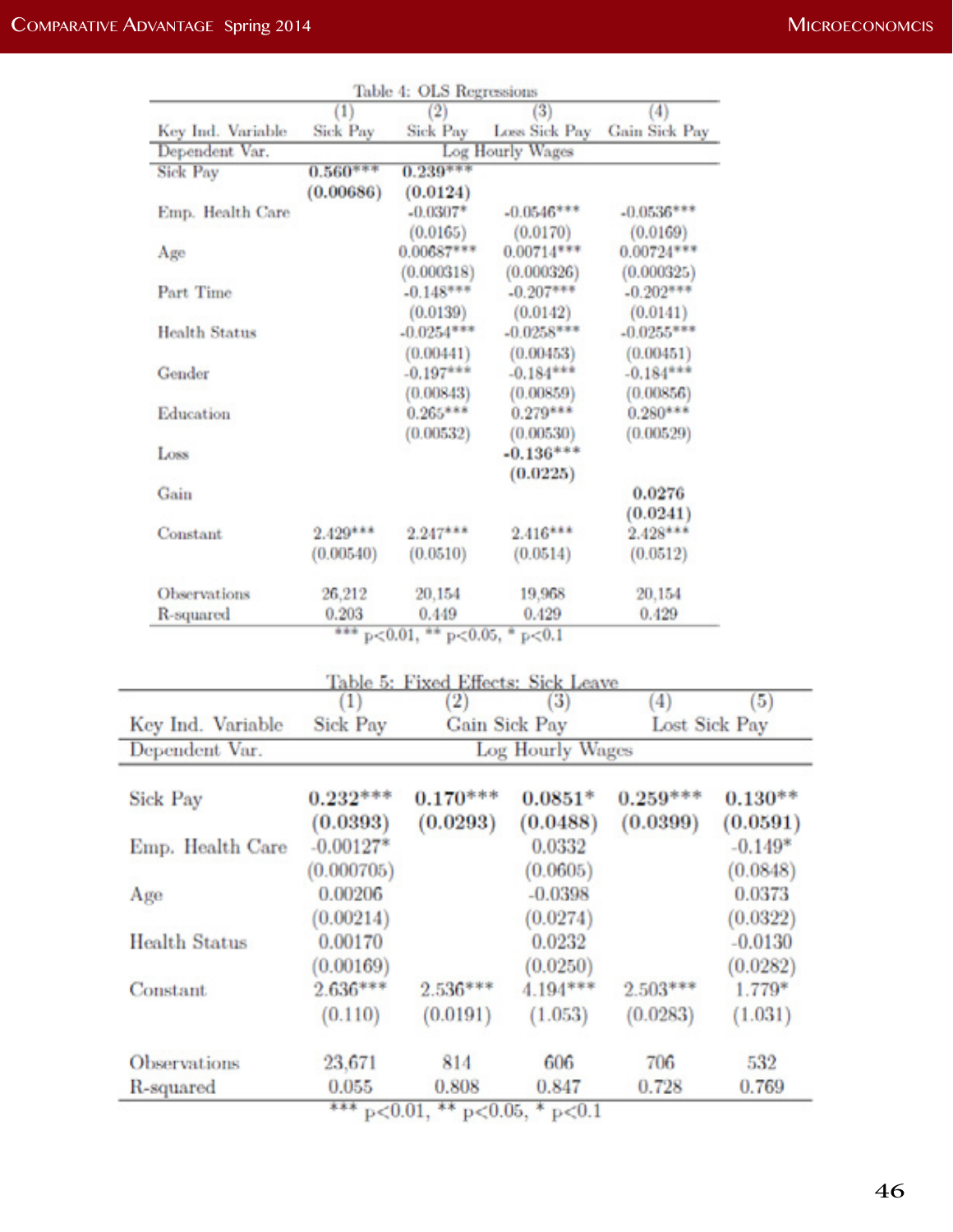|                      | Table 6: Fixed Effects: Paid Vacation<br>$\left(1\right)$ | $^{(2)}$   | $\left 3\right\rangle$    | (4)        | (5)                       |
|----------------------|-----------------------------------------------------------|------------|---------------------------|------------|---------------------------|
| Key Ind. Variable    | <b>Paid Vacation</b>                                      |            | <b>Gain Paid Vacation</b> |            | <b>Lost Paid Vacation</b> |
| Dependent Var:       |                                                           |            | Log Hourly Wages          |            |                           |
| <b>Paid Vacation</b> | $0.207***$                                                | $0.137***$ | $0.139***$                | $0.279***$ | $0.178***$                |
|                      | (0.0372)                                                  | (0.0294)   | (0.0523)                  | (0.0398)   | (0.0649)                  |
| Emp. Health Care     | $-0.00146**$                                              |            | 0.00373                   |            | $-0.0885$                 |
|                      | (0.000720)                                                |            | (0.0497)                  |            | (0.0659)                  |
| Age                  | 0.00267                                                   |            | 0.00356                   |            | 0.0333                    |
|                      | (0.00218)                                                 |            | (0.0248)                  |            | (0.0365)                  |
| Health Status        | 0.00225                                                   |            | 0.00701                   |            | $-0.0162$                 |
|                      | (0.00174)                                                 |            | (0.0241)                  |            | (0.0283)                  |
| Constant             | $2.615***$                                                | $2.489***$ | $2.398**$                 | $2.426***$ | 1.801                     |
|                      | (0.110)                                                   | (0.0195)   | (0.946)                   | (0.0278)   | (1.138)                   |
| Observations         | 23,671                                                    | 876        | 665                       | 700        | 515                       |
| R-squared            | 0.048                                                     | 0.835      | 0.852                     | 0.757      | 0.803                     |

\*\*\*  $p<0.01$ , \*\*  $p<0.05$ , \*  $p<0.1$ 

| Column            | $_{1}$     | (2)              | Table 7: FE Sick Leave Consecutive Terms<br>$\left( 3\right)$ | (4)       |
|-------------------|------------|------------------|---------------------------------------------------------------|-----------|
| Key Ind. Variable |            | Gain Sick Pay    | Lost Sick Pay                                                 |           |
| Dependent Var:    |            | Log Hourly Wages |                                                               |           |
| <b>Sick Pay</b>   | $0.235***$ | $0.242***$       | $0.167***$                                                    | $-0.0101$ |
|                   | (0.0535)   | (0.0868)         | (0.0411)                                                      | (0.116)   |
| Emp. Health Care  |            | $-0.214$         |                                                               | 0.0278    |
|                   |            | (0.142)          |                                                               | (0.126)   |
| Age               |            | $-0.178*$        |                                                               | $-0.0555$ |
|                   |            | (0.0994)         |                                                               | (0.131)   |
| Health Status     |            | $-0.0342$        |                                                               | $0.131**$ |
|                   |            | (0.0618)         |                                                               | (0.0619)  |
| Constant          | $2.503***$ | $8.713***$       | $2.518***$                                                    | 4.655     |
|                   | (0.0379)   | (3.251)          | (0.0291)                                                      | (4.825)   |
| Observations      | 322        | 254              | 398                                                           | 298       |
| R-squared         | 0.735      | 0.787            | 0.791                                                         | 0.855     |

 $p < 0.01$ ,  $\rightarrow p < 0.05$ ,  $\rightarrow p < 0.1$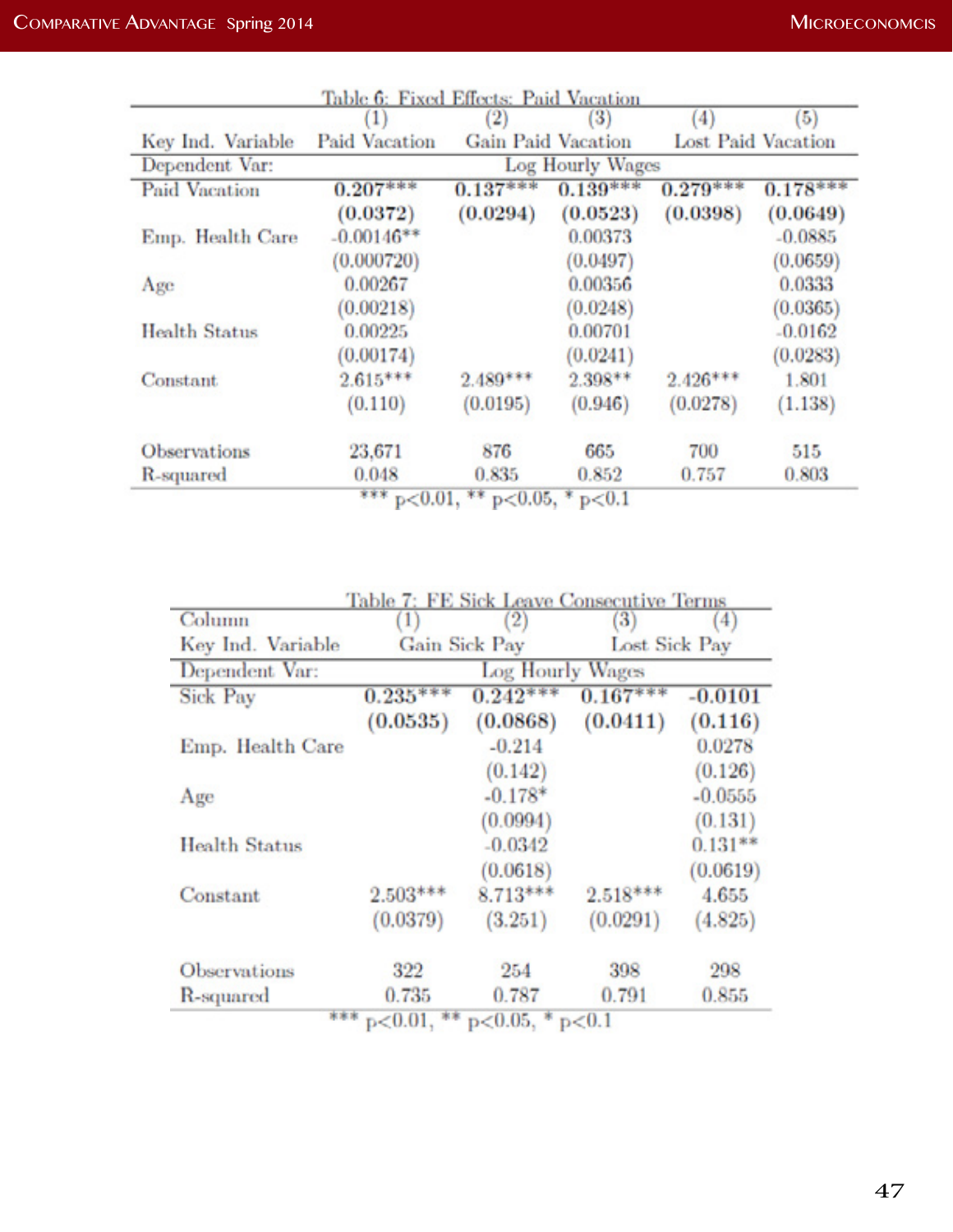|                      | (1)              | (2)           | 3)         | (4)           |  |
|----------------------|------------------|---------------|------------|---------------|--|
| Key Ind. Variable    |                  | Gain Sick Pay |            | Lost Sick Pay |  |
| Dependent Var.       | Log Hourly Wages |               |            |               |  |
| <b>Paid Vacation</b> | $0.137***$       | $0.139***$    | $0.279***$ | $0.176***$    |  |
|                      | (0.0294)         | (0.0523)      | (0.0398)   | (0.0633)      |  |
| Emp. Health Care     |                  | 0.00373       |            | $-0.0878$     |  |
|                      |                  | (0.0497)      |            | (0.0656)      |  |
| Age                  |                  | 0.00356       |            | 0.0354        |  |
|                      |                  | (0.0248)      |            | (0.0333)      |  |
| Health Status        |                  | 0.00701       |            | $-0.0155$     |  |
|                      |                  | (0.0241)      |            | (0.0277)      |  |
| Constant             | $2.489***$       | $2.398**$     | $2.426***$ | $1.734*$      |  |
|                      | (0.0195)         | (0.946)       | (0.0278)   | (1.032)       |  |
| Observations         | 876              | 665           | 700        | 515           |  |
| R-squared            | 0.835            | 0.852         | 0.757      | 0.803         |  |

| Table 9: Change in Jobs Given Change in Sick Pay |  |  |  |  |
|--------------------------------------------------|--|--|--|--|

|                    | Lost Sick Pay | Gained Sick Pay |
|--------------------|---------------|-----------------|
| Did not change job | 41.71%        | 22.98%          |
| Changed job        | 58.29%        | 76.40%          |

|                      | Table 10: Reasons for Changing Job |                               |  |  |  |  |
|----------------------|------------------------------------|-------------------------------|--|--|--|--|
| Reason               |                                    | Lost Sick Pay Gained Sick Pay |  |  |  |  |
| Job Ended/Laid Off   | 38.95 %                            | 15.84 %                       |  |  |  |  |
| Quit for Another Job | 39.95 %                            | 67.33 %                       |  |  |  |  |
| Other Reason         | 21.05 %                            | 16.83 %                       |  |  |  |  |

|  |  |     |     | Table 11: Fixed Effects: Sick Leave Job Change Losses (Consecutive) |  |
|--|--|-----|-----|---------------------------------------------------------------------|--|
|  |  | (9) | (9) | (1)                                                                 |  |

|                      | (1)                | (2)        | (3)              | (4)                |  |
|----------------------|--------------------|------------|------------------|--------------------|--|
|                      | Job Ended/Laid Off |            |                  | Quit for other job |  |
| Dependent Var.       |                    |            | Log Hourly Wages |                    |  |
| <b>Sick Pay</b>      | 0.175              | $0.439**$  | $0.327***$       | $0.416***$         |  |
|                      | (0.167)            | (0.198)    | (0.0744)         | (0.141)            |  |
| Emp. Health Care     |                    | $-0.00155$ |                  | $-0.0136$          |  |
|                      |                    | (0.0392)   |                  | (0.0176)           |  |
| Age                  |                    | $-0.342$   |                  | $-0.0168$          |  |
|                      |                    | (0.254)    |                  | (0.189)            |  |
| <b>Health Status</b> |                    | $-0.227$   |                  | $-0.136$           |  |
|                      |                    | (0.349)    |                  | (0.147)            |  |
| Constant             | $2.572***$         | 13.66      | $2.441***$       | 3.177              |  |
|                      | (0.118)            | (7.926)    | (0.0526)         | (5.665)            |  |
| <b>Observations</b>  | 32                 | 32         | 136              | 125                |  |
| R-squared            | 0.842              | 0.858      | 0.751            | 0.774              |  |

\*\*\*  $p<0.01$ , \*\*  $p<0.05$ , \*  $p<0.1$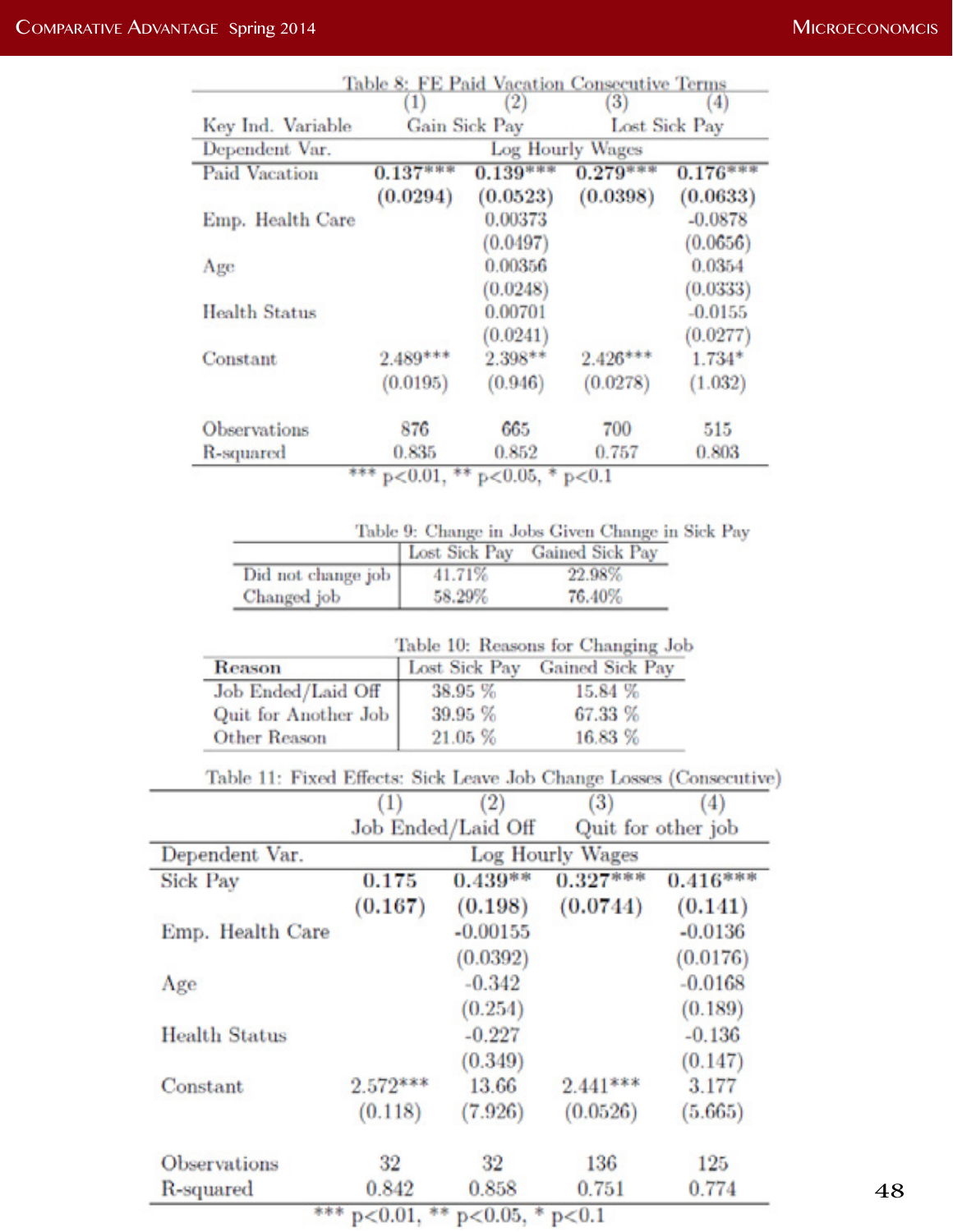|                     |                    | (2)                     | (3)                | 4)        |
|---------------------|--------------------|-------------------------|--------------------|-----------|
|                     | Job Ended/Laid Off |                         | Quit for other job |           |
| Dependent Var.      |                    | <b>Log Hourly Wages</b> |                    |           |
| Sick Pay            | $0.227***$         | 0.252                   | 0.131              | 0.0323    |
|                     | (0.0825)           | (0.158)                 | (0.0823)           | (0.127)   |
| Emp. Health Care    |                    | 0.0157                  |                    | $-0.0197$ |
|                     |                    | (0.0172)                |                    | (0.0228)  |
| Age                 |                    | 0.0362                  |                    | 0.0669    |
|                     |                    | (0.182)                 |                    | (0.185)   |
| Health Status       |                    | $0.252*$                |                    | $0.386**$ |
|                     |                    | (0.130)                 |                    | (0.177)   |
| Constant            | $2.553***$         | 0.555                   | $2.609***$         | $-0.392$  |
|                     | (0.0584)           | (7.253)                 | (0.0582)           | (6.359)   |
| <b>Observations</b> | 74                 | 69                      | 76                 | 71        |
| R-squared           | 0.842              | 0.879                   | 0.831              | 0.892     |

|  |  |  |               | Table 12: Fixed Effects: Sick Leave Job Change Gains (Consecutive |
|--|--|--|---------------|-------------------------------------------------------------------|
|  |  |  | $\sim$ $\sim$ |                                                                   |

 $p < 0.01$ ,  $p < 0.05$ ,  $p < 0.1$